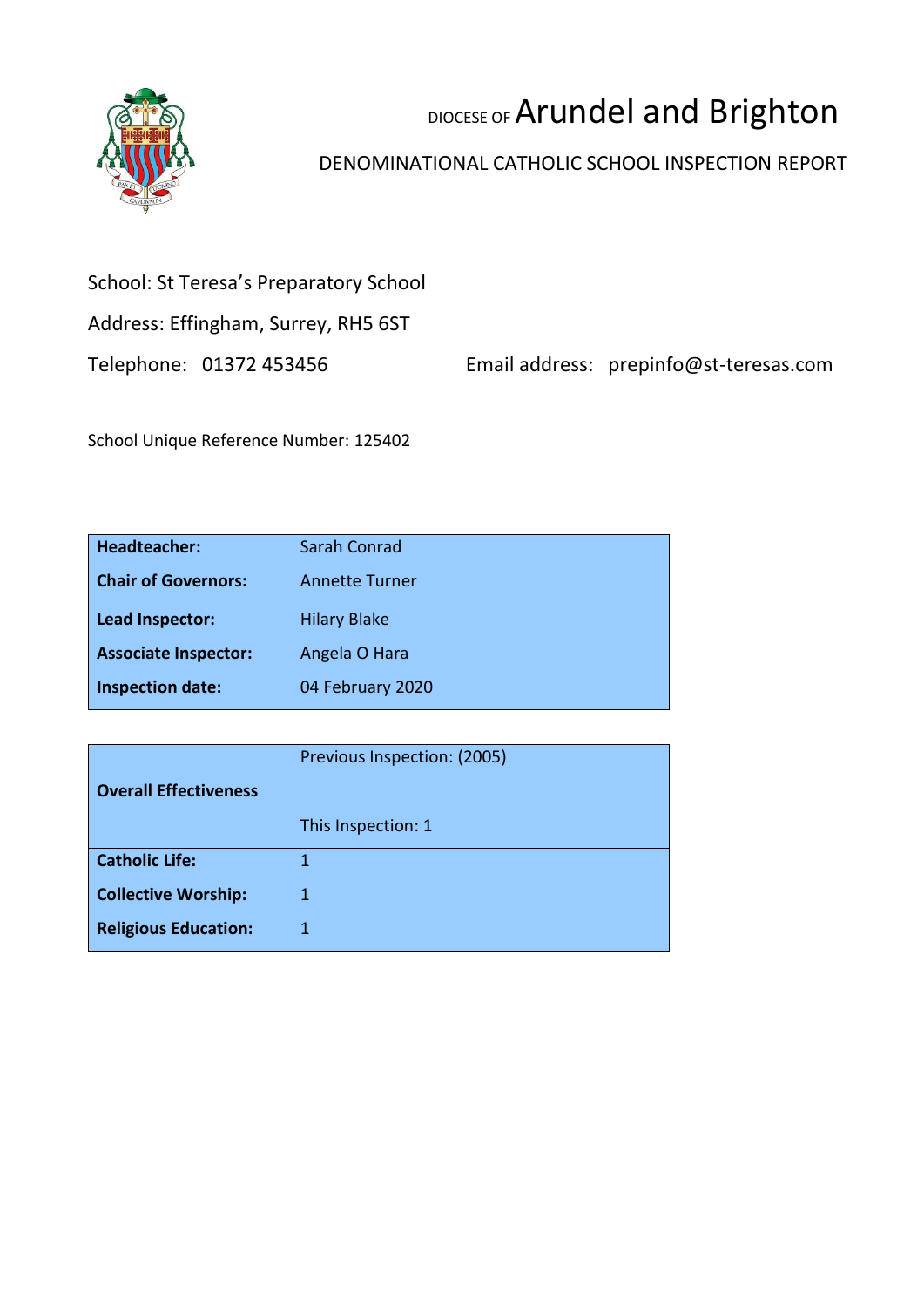## **SUMMARY OF KEY FINDINGS FOR PARENTS AND PUPILS**

# St Teresa's Preparatory school is an Outstanding Catholic school because:

| $\bullet$      | Catholic leadership is Outstanding.<br>Since the appointment of the new<br>Headteacher and subsequently the<br>Chaplain, the rate of progress and<br>transformation has been impressive. At<br>the same time the Headteacher has<br>managed to bring her team alongside,<br>so that together they are committed to<br>achieving the best outcomes for all<br>pupils. The capacity to sustain and<br>implement further improvements is<br>secure.<br>Inclusive and welcoming in its ethos, the<br>Mission Statement is at the heart of<br>school life. It is accessible to all and<br>inspires the lived experience of all in the<br>school.<br>Pupils' behaviour is excellent; they<br>identify inclusiveness as a strength of<br>the school.<br>They care for their<br>environment and each other and they<br>feel safe. | Collective worship is a strength of the<br>$\bullet$<br>school. The Headteacher and Chaplain<br>provide excellent<br>role<br>models<br>in<br>leading<br>preparing<br>and<br>engaging<br>liturgies. Singing enhances all acts of<br>worship.<br>Pupils engage with opportunities for<br>voluntary prayer groups, as do parents<br>and staff.<br>The Chaplain has produced an excellent<br>online prayer resource to support class<br>teachers.                                                                                                                                                                                                                                                                                                   |
|----------------|---------------------------------------------------------------------------------------------------------------------------------------------------------------------------------------------------------------------------------------------------------------------------------------------------------------------------------------------------------------------------------------------------------------------------------------------------------------------------------------------------------------------------------------------------------------------------------------------------------------------------------------------------------------------------------------------------------------------------------------------------------------------------------------------------------------------------|-------------------------------------------------------------------------------------------------------------------------------------------------------------------------------------------------------------------------------------------------------------------------------------------------------------------------------------------------------------------------------------------------------------------------------------------------------------------------------------------------------------------------------------------------------------------------------------------------------------------------------------------------------------------------------------------------------------------------------------------------|
| $\bullet$<br>٠ | The Catholic life of the school is vibrant<br>and inclusive. Outstanding Catholic<br>leadership ensures that faith underpins<br>everything.<br>In every classroom, the religious<br>education display and prayer focus is<br>vibrant and well cared for. Pupils are<br>proud of their school and the breadth of<br>opportunities it affords them in every<br>aspect of the curriculum. They respect<br>diversity and appreciate the inclusivity<br>that they experience, for example in<br>friendships and in sport.<br>Parents are overwhelmingly positive,<br>referring repeatedly to the kind and<br>compassionate<br>environment<br>and<br>experience of their children.<br>Pupils are proud of their school and<br>demonstrate a strong commitment to                                                                | Teaching of religious education<br>$\bullet$<br>is<br>creative and staff use a range of<br>strategies to engage pupils and enable<br>them to show their knowledge in a<br>variety of ways.<br>Skilful questioning is used in the best<br>lessons to challenge pupils. Evidence of<br>differentiation is found in most exercise<br>books.<br>Marking<br>exemplary,<br>challenging<br>is<br>children<br>evoking<br>relevant<br>and<br>responses.<br>Academic progress is at least good, and<br>$\bullet$<br>in some cases rapid progress has been<br>made as a result of outstanding<br>teaching.<br>Important work has been undertaken by<br>$\bullet$<br>leadership team<br>analysing<br>the<br>in<br>assessment results to identify next steps |
|                | supporting those in need.                                                                                                                                                                                                                                                                                                                                                                                                                                                                                                                                                                                                                                                                                                                                                                                                 | to secure even better pupil progress.                                                                                                                                                                                                                                                                                                                                                                                                                                                                                                                                                                                                                                                                                                           |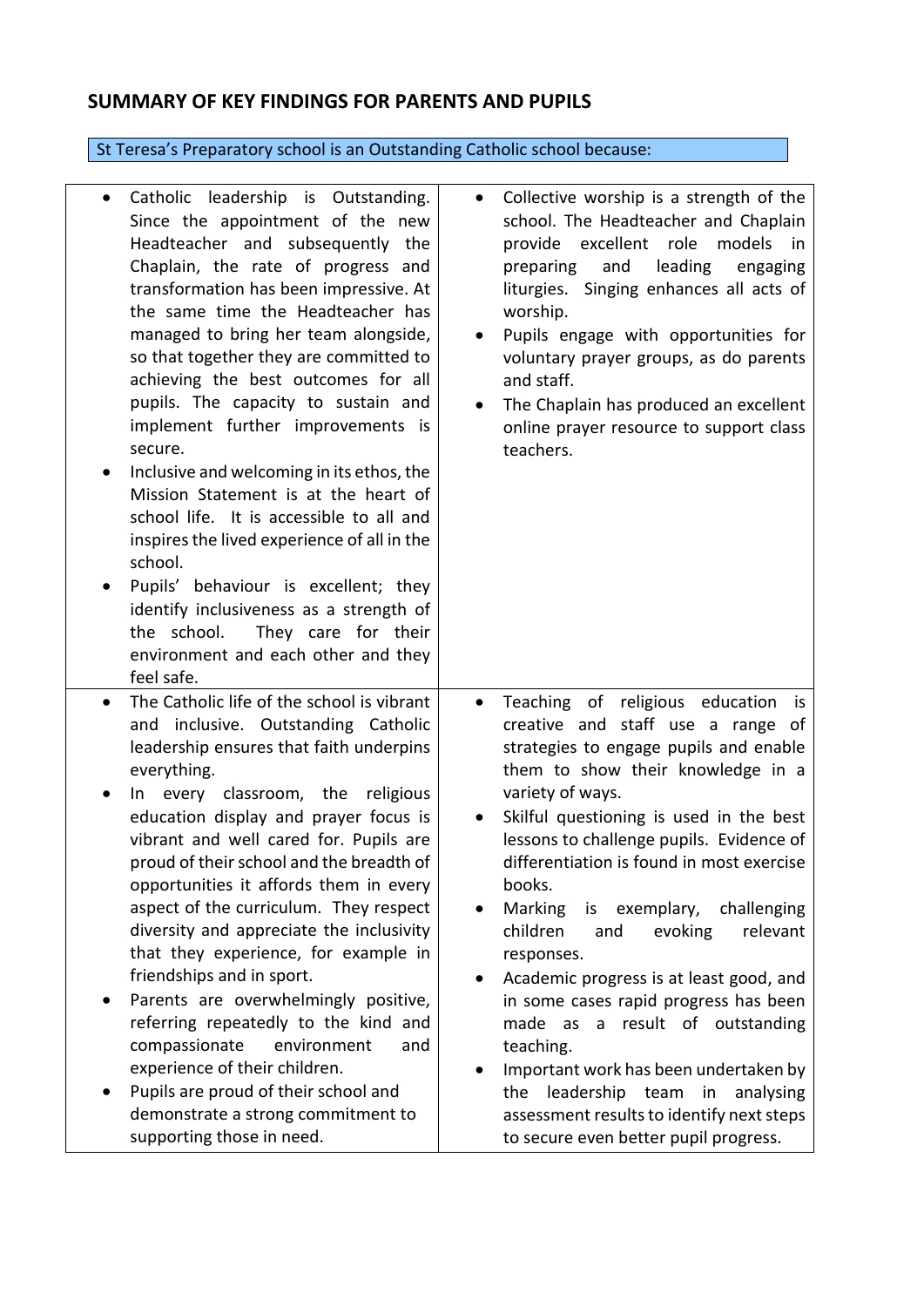## **FULL REPORT**

#### INFORMATION ABOUT THE SCHOOL

St Teresa's Prep School is part of St Teresa's, Effingham, an Independent Catholic school set in the Surrey Hills. It was founded by the Religious Order of Christian Instruction in 1928.

St Teresa's is a single sex girls' school; the Prep School takes pupils aged 3-11 years and the Senior School takes students aged 11-18 years. Both schools are run by their own Headteachers but are overseen by one Board of Governors.

There are approximately 175 pupils on roll at the Prep School with one form entry from Reception to Year 2, increasing to two form entry in Year 3 through to Year 6. St Teresa's welcomes pupils of all faiths and of no faith: around 28% of the pupil population is Catholic, the majority describe themselves as Christian and a few families who are Hindu and Muslim. The vast majority of the pupils are white British.

St Teresa's is part of the parish of Our Lady of Sorrows which covers the areas of Effingham and Fetcham. Other key feeder parishes are St Joseph's in Dorking, St Joseph's in Guildford, The Sacred Heart in Cobham and Our Lady and St Peter in Leatherhead.

#### **WHAT DOES THE SCHOOL NEED TO DO TO IMPROVE FURTHER?**

- Continue to develop and extend the prayer life of the school by sharing the existing outstanding practice, modelled by the school Chaplain, to enable all teachers and pupils to begin to lead class liturgies.
- Find ways to share the outstanding practice which exists amongst teachers of religious education to ensure that all lessons are well paced and challenging; that all pupils are engaged and able to make and sustain the rapid progress observed in many lessons.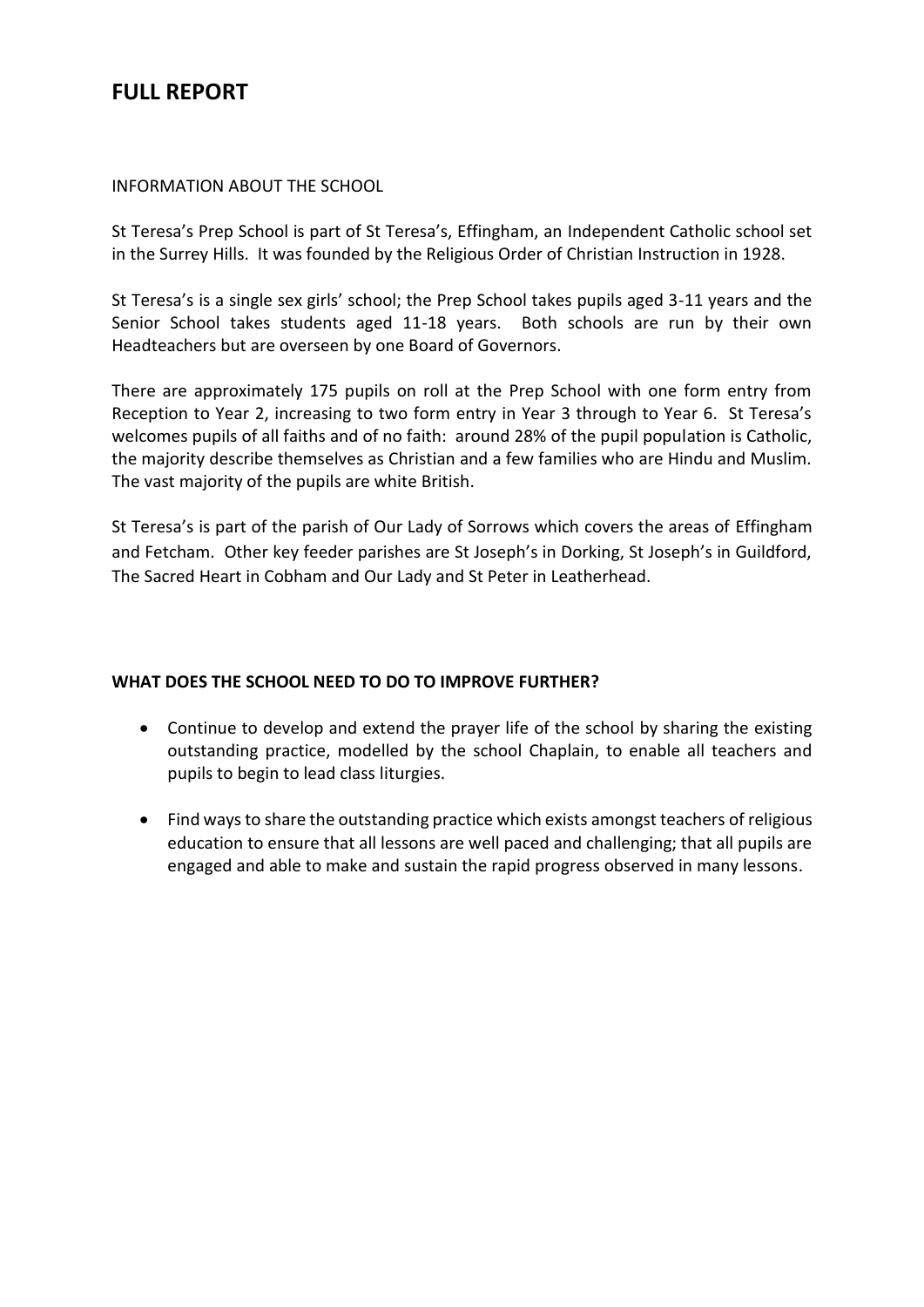# **CATHOLIC LIFE**

#### **THE QUALITY OF THE CATHOLIC LIFE OF THE SCHOOL**

- The extent to which pupils contribute to and benefit from the Catholic Life of the school.
- The quality of provision of the Catholic Life of the school.
- How well leaders and governors promote, monitor and evaluate the provision for the Catholic Life of the school.



#### **The extent to which pupils contribute to and benefit from the Catholic Life of the school is Outstanding.**

- Pupils are proud of their mission statement and can explain how the visual representation, displayed throughout the school, encapsulates the five core values and the actions that lead to or derive from the values. They were involved in the recent process of shaping a new mission statement fit for purpose and relevant to the school and the values which are at its core.
- Pupils are invariably polite and considerate to visitors and to each other. Y6 pupils are assigned to help Reception pupils settle in at the start of each day and pupils new to the school spoke insistently about the friendship and inclusive experience they enjoy at St Teresa's.
- Election to the Chaplaincy Team is something the girls aspire to and the position of Chaplaincy Prefect is highly contested. Guided by Deacon Simon the girls have an impact on the Catholic life of the school, deciding which charities to support through fundraising initiatives; contributing to liturgy planning; and designing a new prayer garden. The girls spoke with real enthusiasm about their plan to forgo desserts on Fridays during Lent and divert the funding to the local food bank. The school contributes financially to a range of charities throughout the year including, Missio and CAFOD, but also gives other resources such as time to visit a local retirement home, food to the food bank as well as gifts through the Operation Christmas Child Shoebox Appeal.
- The school community is warm and welcoming to all its members and to visitors. Parents describe a 'warm and welcoming' environment where 'kindness is key, and faith underpins everything'. Non-Catholic families too, cite the 'positive impact on the spiritual and personal development of (their) daughter'. One parent identified the 'caring ethos which emanates from the head'.
- Older pupils in particular are kind and compassionate to the younger pupils, accompanying and guiding them during voluntary prayer groups and helping Reception pupils settle in during early morning activities.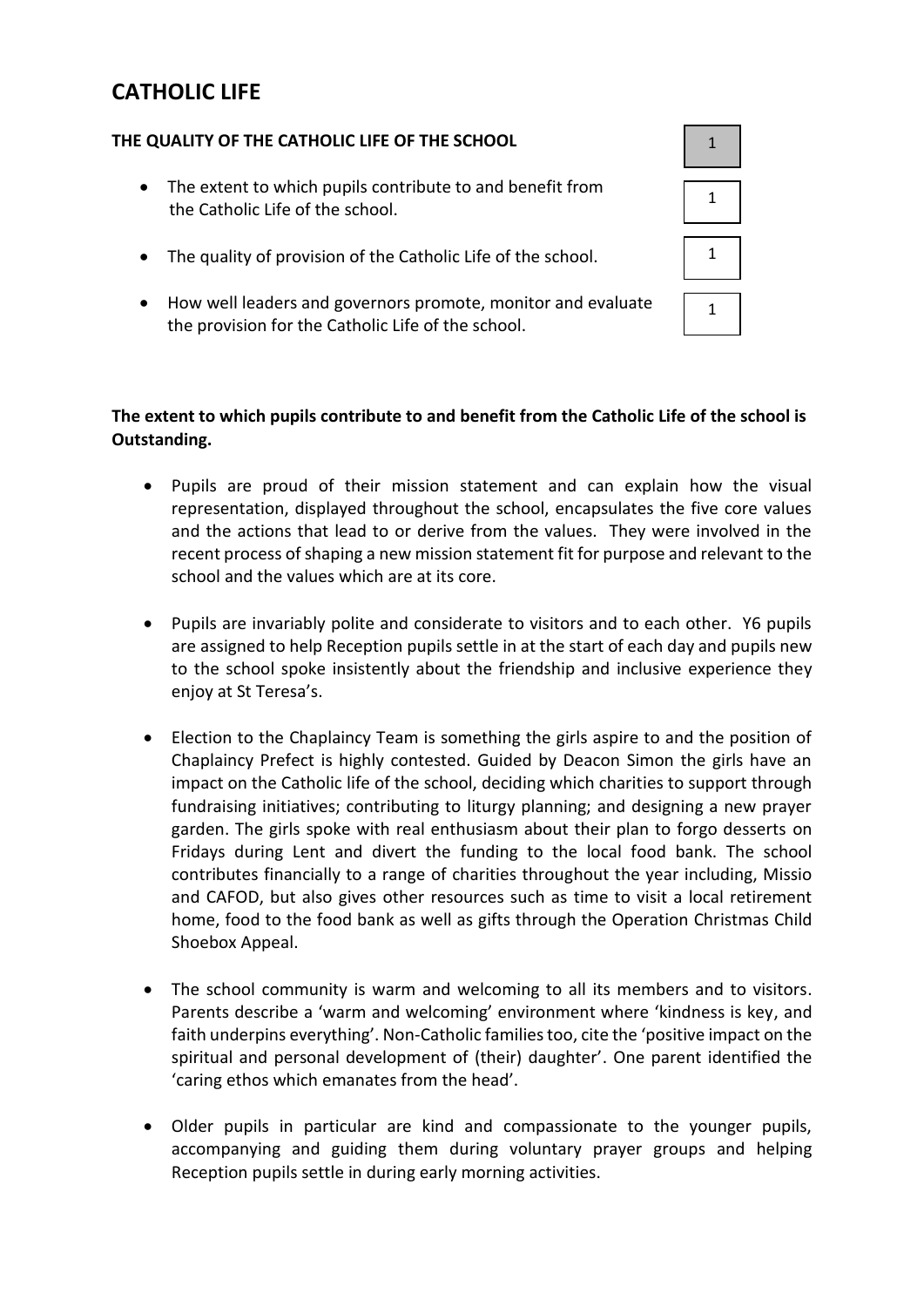#### **The quality of provision of the Catholic Life of the school is Outstanding.**

- In every aspect and in every person, inspectors experienced a warm, calm welcome and willingness to be of service. Catholic leadership is strongly embedded in the practice of the Headteacher and religious education (RE) leader, now disseminating best practice through the RE Leadership Team and all the staff.
- The five core values: faith, character, community, compassion and intellect are at the heart of the school's mission and highly visible in practice throughout the school.
- Pupils are guided through liturgies to reflect on how they are called to live out the Catholic ethos and the core values. For example, in the liturgy observed during inspection the message was to remain hopeful, to be patient, have faith and trust in God, like Simeon; to recognise Jesus in those we meet and act accordingly.
- Relationships between all members of the school community are positive and caring, accepting and welcoming. Pupils new to the school spoke with conviction about their transition to St Teresa's where they felt fully included and were encouraged to try new experiences and develop their talents; where 'everyone gets a chance' and there is 'space for everyone'.
- Standards of behaviour throughout the school were observed to be excellent. The Behaviour Policy is underpinned by three of the core values: Community, Character and Compassion, which focus on the duty of the individual to respect themselves, those around them and the environment in order to contribute to the wellbeing of the whole.
- Pastoral care is a priority for the school. Provision for pupils, staff and parents is well established so that concerns can be addressed immediately. Pupils spoke confidently about the help available to them, should they need it: 'Our teachers listen, and we can talk about our worries'.
- Pupils have an excellent understanding of loving relationships and sexual development within the context of a Christian understanding of the purpose of sexual love. The comprehensive PSHE scheme, complemented by outside speakers, helps the children to develop resilience and self-esteem; they are constantly affirmed by the fact that they are each special and unique and that God has "a special job" for each one of them and they should follow their dreams.

#### **How well leaders and governors promote, monitor and evaluate the provision for the Catholic Life of the school is Outstanding.**

• The SLT and key governors, are deeply committed to maintaining and developing further the Catholic life of the school. The chair of governors is particularly supportive of the Headteacher's vision, working closely with her to share that vision with all members of the school community.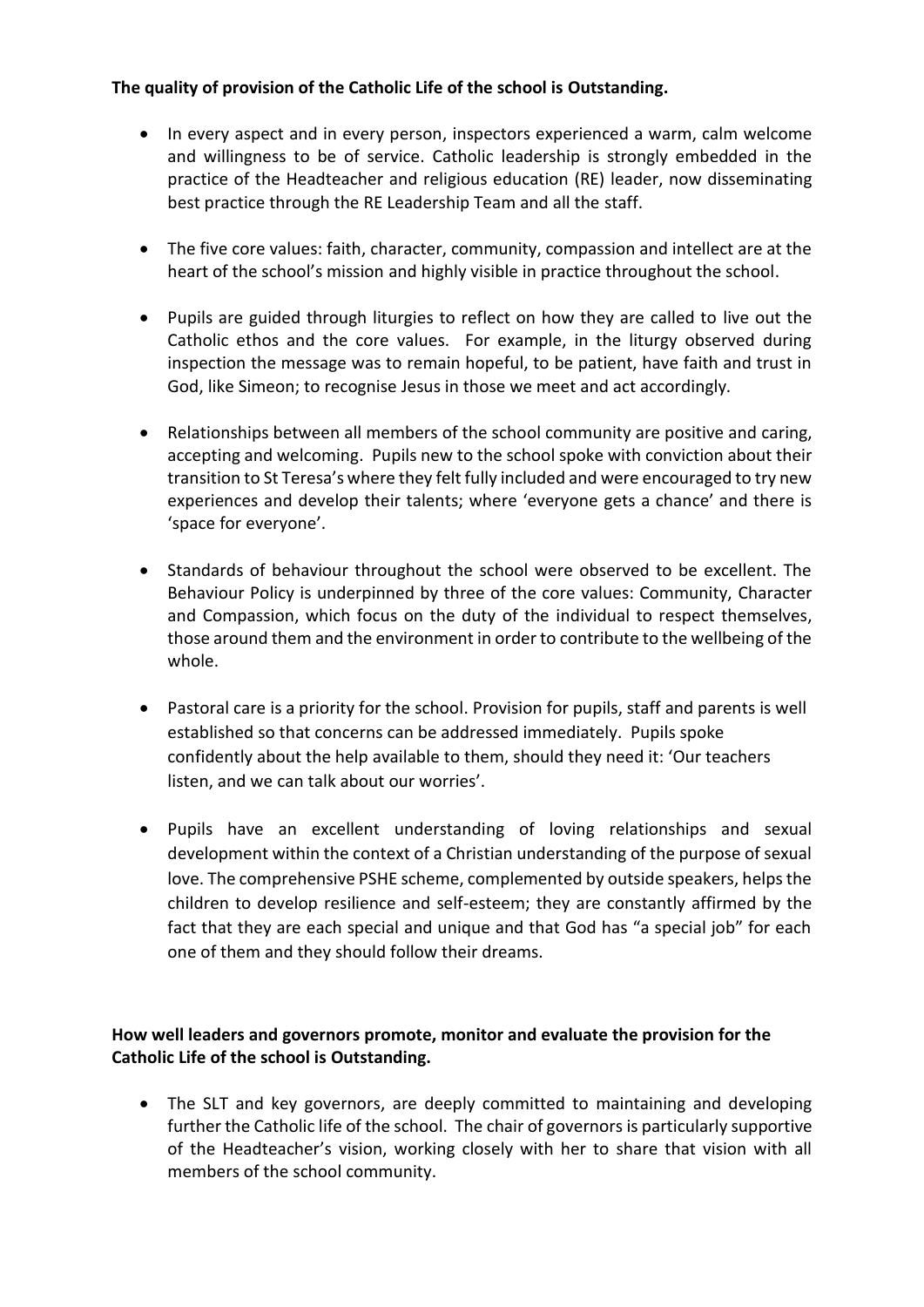- Governors were closely involved in developing the new vision for the school's mission statement expressed through the Core Values. At their most recent School Development Day, governors and leaders focused on establishing a shared understanding and ownership of the Catholic School Inspection Self Evaluation (SEF) and contributing to the School Development Plan for RE, Catholic life and Worship.
- Staff and governors worship together and governors are invited to join pupils and staff for school acts of collective worship. Governors, staff and parents pray together in the weekly prayer group.
- Staff and governors have the opportunity to attend Diocesan training events to ensure they have up to date knowledge and understand how to support school leaders in driving forward improvement. The school's Catholic life is an integral part of the school improvement plan. As part of this year's staff appraisal cycle, all staff have a target linked to developing assessment of religious education.
- The school responds positively to diocesan policies and initiatives, for example, Year of the Word is a current focus given a high profile through the use of display banners.
- Senior leaders are working sensitively to educate and enable all stakeholders to develop their appreciation of the importance and relevance of the school's Catholic life and how it contributes to the overall success of the school.

## **RELIGIOUS EDUCATION**

#### **THE QUALITY OF RELIGIOUS EDUCATION**

- How well pupils achieve and enjoy their learning in Religious Education.
- The quality of teaching and assessment in Religious Education.
- How well leaders and governors promote, monitor and evaluate the provision for Religious Education.

#### **How well pupils achieve and enjoy their learning in Religious Education is Outstanding**

- Behaviour for learning is almost always outstanding. Pupils say that they enjoy their lessons and evidence shows that they make good, sometimes rapid progress in their learning.
- The best lessons are interactive with a good balance of teacher led and pupil led activities. Pupils are probed to progress further through the use of skilful questioning which challenges all pupils and provokes even the most able to think and respond more deeply in their learning.

| $\overline{1}$ |
|----------------|
| 1              |
| $\overline{2}$ |
| 1              |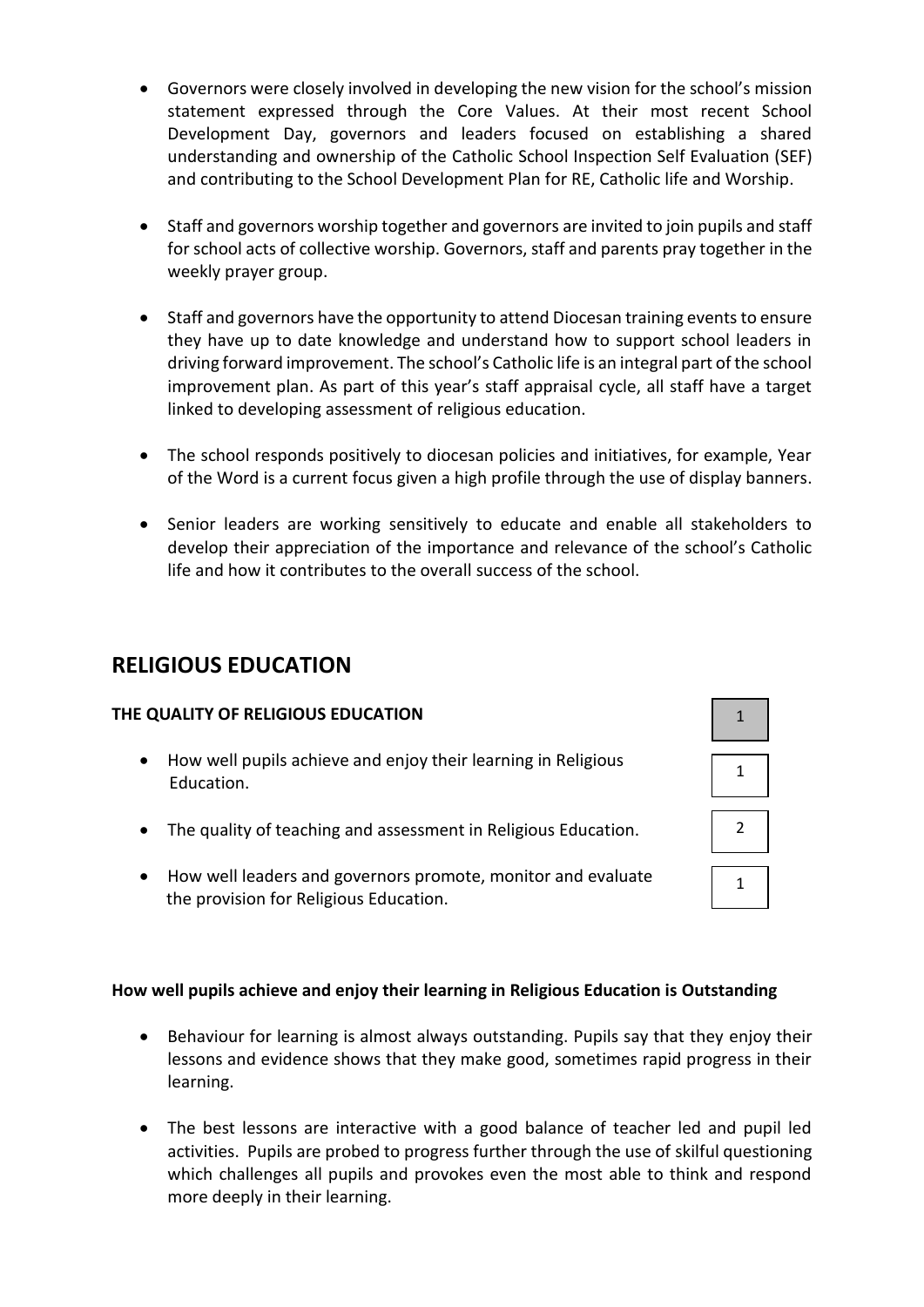- Pupils take pride in their work and their exercise books clearly evidence creative teaching strategies and ways of recording their learning. Information Technology was used very effectively to bring stories to life for the youngest pupils and to share video recording of active learning between adjacent classes.
- The effective use of talk partners helps pupils to explore their understanding and challenge themselves and each other, guided by their class teachers.
- Support staff were subtle in their interventions to assist all children to engage fully in lessons.
- Pupils from Reception to Year 6 displayed a high level of religious literacy, employing religious vocabulary confidently and appropriately in their oral and written work.

#### **The quality of teaching and assessment in Religious Education is Good**

- Subject leaders have devised a clear system for recording and tracking assessment, based on the diocesan approved Interim Standards. Leaders have observed increased rates of progress since the introduction of the new curriculum and increased allocation of curriculum time over the last  $2 - 3$  years.
- Marking is effective in moving pupils' learning forward; teachers frequently use driver words and pose 'next step' questions, giving pupils the opportunity to reflect and respond.
- Self-evaluation is encouraged through the use of the triangle symbol and pupils show good self-awareness and enjoy this opportunity to reflect on their learning.
- Regular monitoring and scrutiny of assessment records has enabled the RE leader to provide extra support promptly for teachers in one topic where less than good progress was identified.
- The system devised by the school for assessing and tracking pupil progress in RE and then using the evidence to improve teaching and learning is outstanding.
- Lessons were observed in every year group from Reception class to Year 6. In all cases teaching was good with outstanding features in many lessons. Particularly effective use of questioning to probe and advance pupils' understanding was observed in upper Key Stage 1 and upper Key Stage 2 lessons.
- Staff have the opportunity to attend diocesan training to share good practice and they readily transfer their learning into their teaching in school.
- All lessons were carefully planned and skilfully delivered with teachers exhibiting confidence and good subject knowledge. Information Technology was a feature of all lessons and was used effectively to engage, support and promote teaching and learning.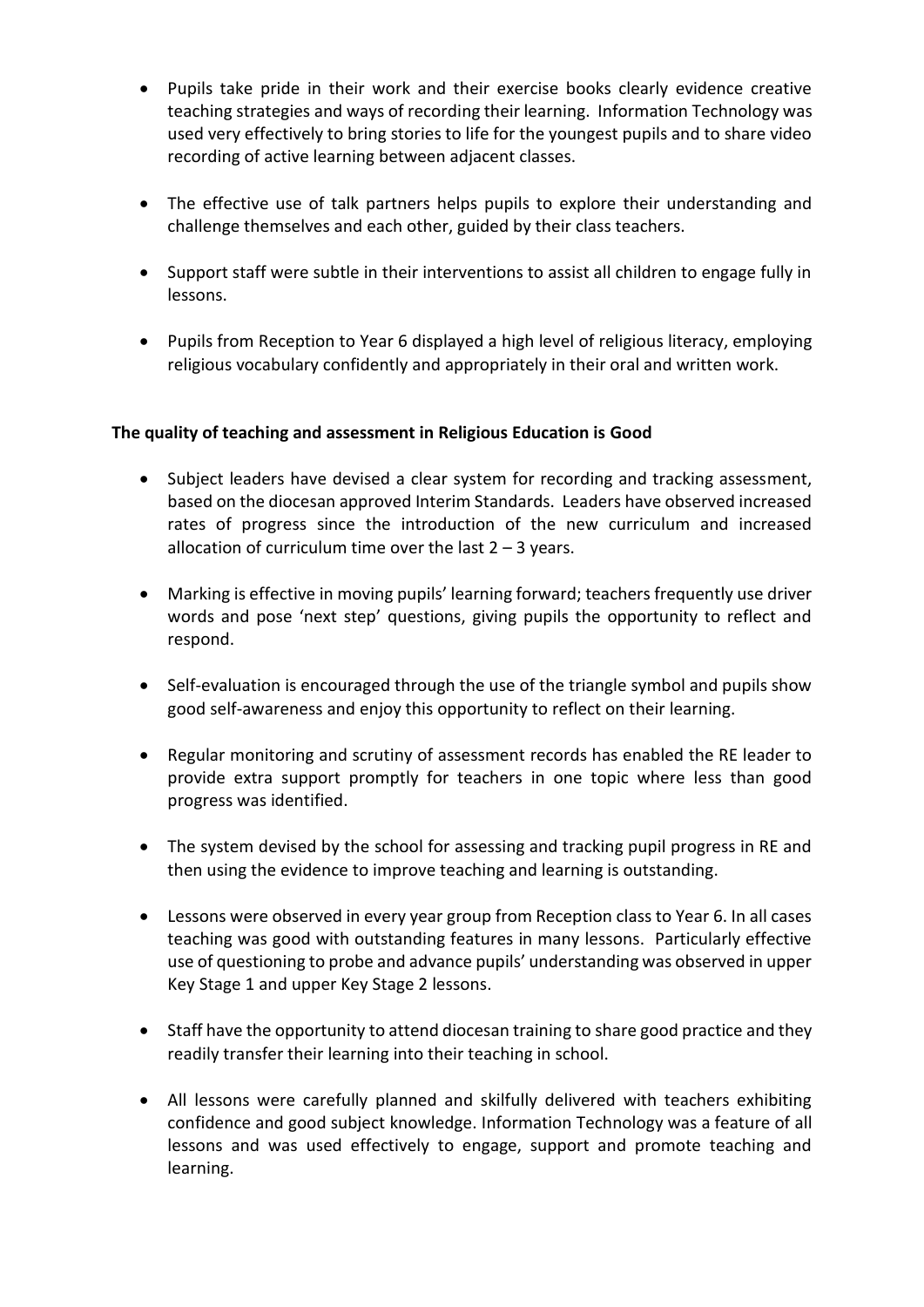- A feature of all lessons was the use of a variety of hands on resources to further engage children in active learning, for example, the processional cross, a thurible, bread and 'wine'.
- Attractive displays were prominent in every classroom, often including examples of pupils' work and supporting the teaching through the inclusion of word banks relevant to the topic.
- The start of all religious education lessons was signalled by music which was the prompt for children to gather calmly and prepare for the lesson to begin.

#### **How well leaders and governors promote, monitor and evaluate the provision for Religious Education is Outstanding**

- The RE leader is also the school Chaplain and an ordained deacon. He is highly skilled and works tirelessly to devise creative and engaging learning opportunities in his own teaching and support his colleagues to do the same. He attends diocesan training and has delivered training in diocesan schools introducing the Come and See scheme.
- In order to ensure sustainability of current innovation and progress, a Leadership Team for religious education has been established comprising the Headteacher, RE leader and two further experienced members of the teaching staff.
- Regular monitoring and work scrutiny contribute to the schedule for driving forward attainment in religious education and maintaining high standards. All staff have a religious education target as part of performance management this year.
- In discussions with the leadership team it was clear that they had insight into the strengths of religious education teaching and learning across the age range and had already planned interventions to secure specific improvements.
- Systems devised by the school in this aspect are robust and an example of excellent practice.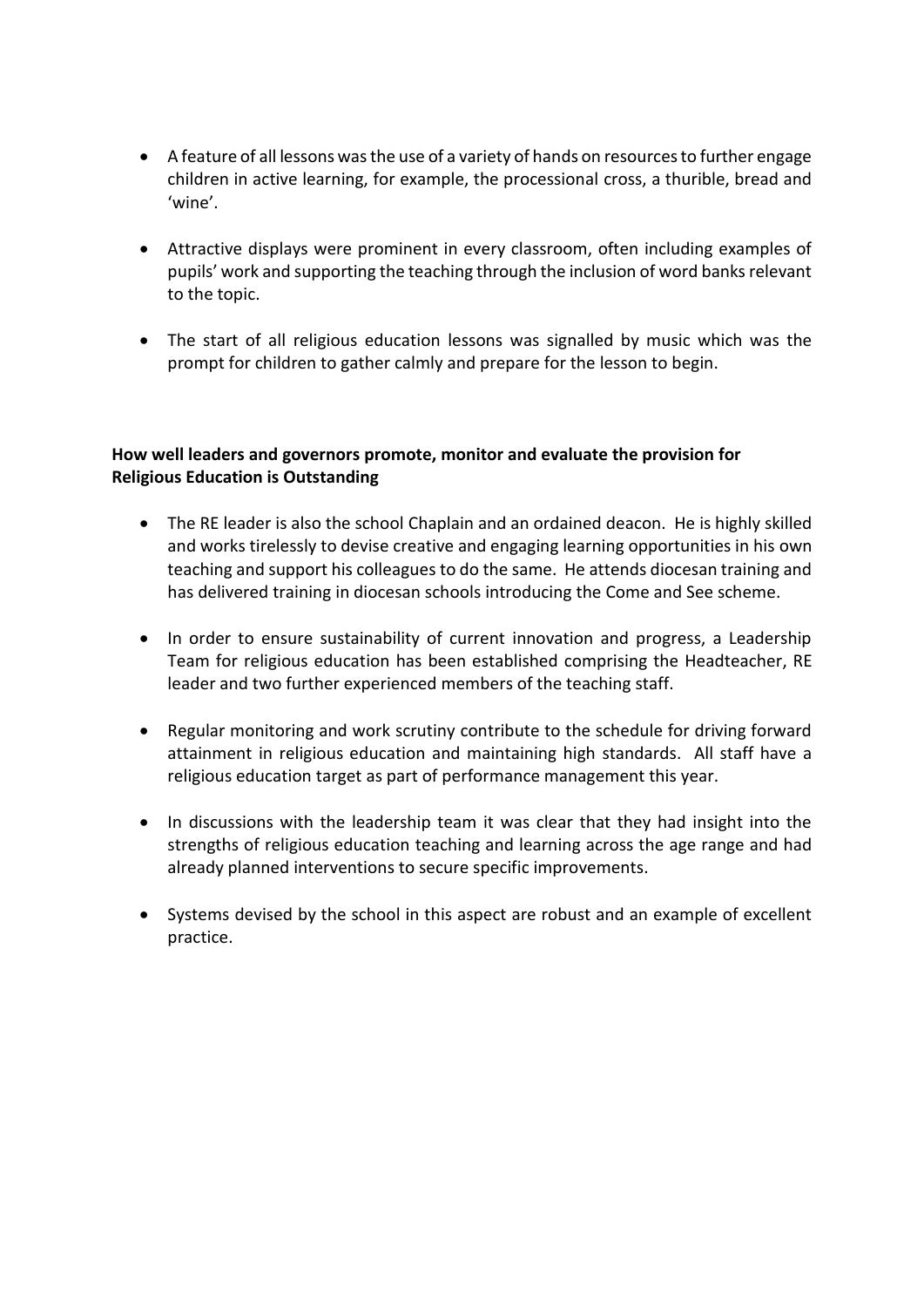# **COLLECTIVE WORSHIP AND PRAYER LIFE**

#### **THE QUALITY OF COLLECTIVE WORSHIP AND PRAYER LIFE OF THE SCHOOL**

- How well pupils respond to and participate in the school's Collective Worship and Prayer Life
- The quality of provision for Collective Worship and Prayer Life
- How well leaders and governors promote, monitor and evaluate the provision for Collective Worship and Prayer Life

#### **How well pupils respond to and participate in the school's Collective Worship and Prayer Life is Outstanding**

- The school plans appropriately for acts of collective worship throughout the week. Worship is led and modelled effectively by the Headteacher and by the school Chaplain; the Chaplaincy Prefect and head girls lead the Friday assembly. The Chaplaincy Prefect role is highly valued, and she plays a part in whole school liturgies.
- All pupils were engaged in the liturgy observed on the day of inspection, responsive to the message of the Gospel; joining in the prayers of the church and praising God through joyful singing. Behaviour was appropriately reverent as required.
- The Chaplaincy Team contributes to the planning and preparation of specific assemblies and liturgies during the year including the St Francis' Assembly (Pets Blessing) and the River of Hope (Remembrance) liturgy about which they spoke enthusiastically. They are now ready to be supported to plan and lead class liturgies themselves.
- In parent interviews and responses to parent questionnaires, positive responses included reference to 'opportunities for the girls to pray for others'; another said, 'kindness is key at St Teresa's Prep school; faith underpins everything. My daughter is happy and has a stronger commitment to her faith since joining the school'.
- Many parents showed appreciation of the inclusive nature of religious education and worship, not just for Catholics.
- Some parents expressed the wish for their daughters to receive the Sacrament of Reconciliation within school time. This could be facilitated with the help of the parish priest during one of the voluntary lunchtime prayer group sessions or after school, to allow for inclusion of parents and carers.

1

| 1 |
|---|
|   |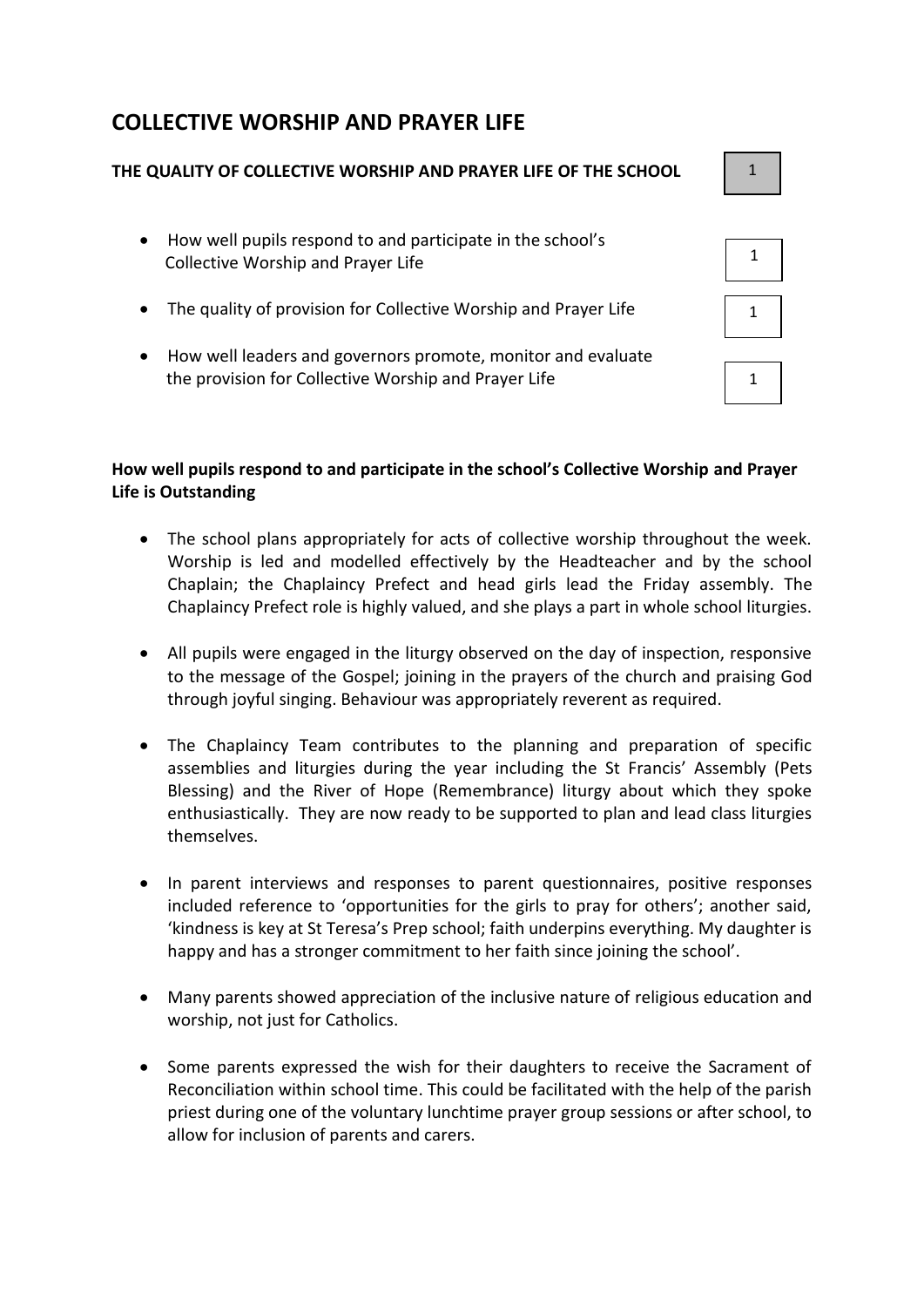#### **The quality of provision for Collective Worship and Prayer Life is Outstanding**

- Both the Headteacher and the RE leader are particularly skilled at planning and leading thoughtful and engaging liturgies. The RE leader is an ordained Deacon and both are very involved in liturgical formation in the diocese of Brentwood. They provide and model a rich liturgical experience for all members of the school community.
- The RE leader has created an online prayer resource accessible to all teachers to support them in planning and leading acts of worship. He is pro-active in supporting staff and providing useful resources.
- There are many opportunities for prayer and worship for staff and pupils planned for in the school's liturgical calendar. These include a staff commissioning Mass at the start of the academic year; staff/parent prayer group (also attended by governors); starting staff meeting with prayer and reflection; and a voluntary pupil prayer group each week, which is well attended.

#### **How well leaders and governors promote, monitor and evaluate the provision for Collective Worship and Prayer Life is Outstanding**

- Positive feedback from staff confirms the passion of the Headteacher and Chaplain for leading inspiring acts of collective worship. They are effective in their joyful ministry, enabling and empowering pupils and staff to begin to take the lead themselves.
- The pattern and seasons of the church's liturgical year are reflected in the school's liturgical programme.
- The Headteacher, Chaplain and Senior Leadership Team have the opportunity to attend diocesan training courses.
- All liturgies are planned with the intention of being engaging and inclusive for pupils and staff of all faiths and none; this is noted and commented upon favourably by parents.
- Regular review and self-evaluation ensure that collective worship is relevant and inclusive, and leaders constantly seek ways to build upon and share their outstanding practice.
- Plans to develop a Prayer Garden this year will enhance the variety of opportunities for informal personal prayer. Pupils are engaged in the planning process and have identified features which will be conducive to creating a prayerful atmosphere and facilitate further opportunities for personal prayer.